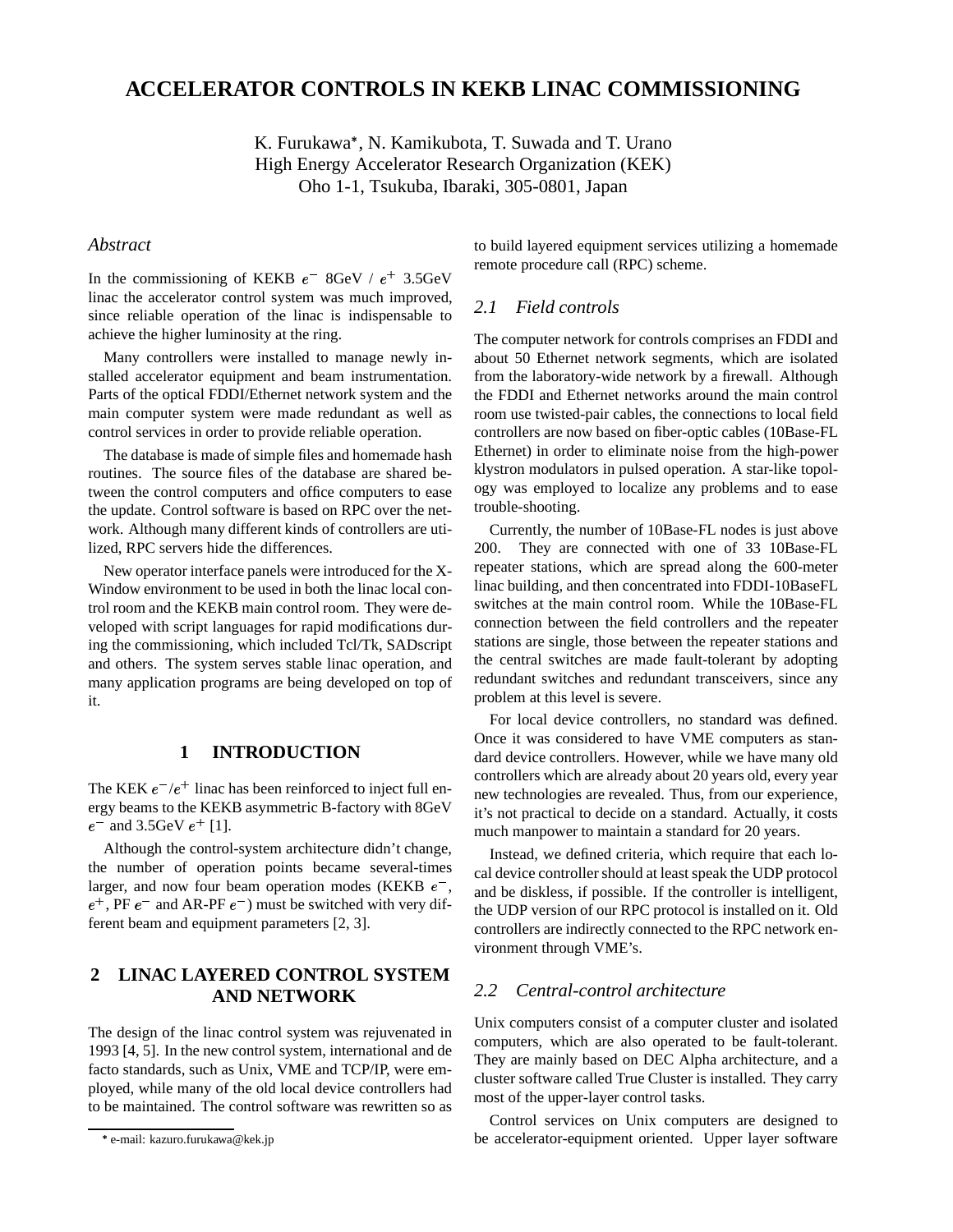serves logical equipment controls hiding physical details. Since several different controllers per a kind of equipment were developed over a period of 20 years, every effort has been made to carry hardware-dependent processes in the lower layer software. Most lower and upper layers communicate through the UDP version of the RPC in order to recover failures reliably, while the TCP version is used between the upper layers and the application clients.

Each layer uses a simple memory-resident hashed database to process controls. Depending on the response time of the underlying layer, a layer may cache information, while methods to bypass the cache are also provided [7].

Besides running control-process software, Unix servers also support many network services, such as file services (NFS, NetBIOS, AppleShare), a network firewall, name resolutions (DNS, NIS), remote booting (BOOTP, DHCP, TFTP), time synchronization (NTP), failure reports (SNMP, SMTP), routine reports (HTTP), printer services (lpd, AppleTalk, NetBIOS) and office mail (SMTP, POP3).

Those services are run redundantly and are utilized from a number of control computers. They are used on the office network as well in order to exchange information quickly between engineers, the control group and the commissioning group. Essentially, at the beginning of the commissioning the database was updated every day using these services.

### **3 LINAC UPGRADE AND CONTROLS**

For the KEKB project, the linac beam energy was upgraded from 2.5 GeV up to 8 GeV; also, 3.5 GeV positrons are generated [1]. In order to accomplish this, energy doublers (SLED) were employed and the length of linac was extended by 50 percent; the number of accelerator devices was also increased by roughly 50 percent.

Many old controllers for them, which were designed about 20 years ago, could not be reproduced any more, mainly because of production discontinuance of their components and company closures. More functionalities were also eagerly required. Thus, new controllers were designed based on the criteria of a UDP connection and being harddisk-less.

New controllers were designed utilizing VME, VXI, CAMAC, PC and PLC technologies, depending on the needs specific to the corresponding devices.

Many of the newly designed simple controllers employed PLC's (Programmable Logic Controller). Until recently, its performance and remote connectivity did not meet our requirements. However, it just satisfies our needs for simple controllers; further, its cost-performance is appealing. For example, the response time of a remote control of several input/output ports over a network is about 20 milliseconds. Although this is 10-times slower than modern VME processors, if large data processing is not necessary,

| <b>Beam Mode Switch</b>                                     |                                          |                            |         |  |  |  |  |  |  |  |
|-------------------------------------------------------------|------------------------------------------|----------------------------|---------|--|--|--|--|--|--|--|
| File<br>Save                                                | <b>Beam Mode Switch</b><br>19:42 v1.6.19 |                            |         |  |  |  |  |  |  |  |
| KEKB e+                                                     | KEKB <sub>e-</sub>                       | AB <sub>e-</sub>           | Slow e+ |  |  |  |  |  |  |  |
| <b>KEKB e+</b>                                              |                                          |                            |         |  |  |  |  |  |  |  |
| $\blacksquare$ Do it<br>GU A1 G Load DATA#3 $-$             |                                          |                            |         |  |  |  |  |  |  |  |
| Do it.<br>Max ECS if not On                                 |                                          |                            |         |  |  |  |  |  |  |  |
| Do it                                                       | <b>Put on BCS</b>                        |                            |         |  |  |  |  |  |  |  |
| Do it                                                       | Put on Pulse Modul.                      |                            |         |  |  |  |  |  |  |  |
| Do it.                                                      |                                          |                            |         |  |  |  |  |  |  |  |
| Do it                                                       | <b>Put on Focus Coil</b>                 |                            |         |  |  |  |  |  |  |  |
| Do it                                                       | <b>Insert Target</b>                     |                            |         |  |  |  |  |  |  |  |
| $\blacksquare$ Do it                                        | Stop e- at Chicane                       |                            |         |  |  |  |  |  |  |  |
| $\blacksquare$ Do it                                        |                                          |                            |         |  |  |  |  |  |  |  |
| AcMode Load last0kbp.mode.all -<br>$\blacksquare$ Do it     |                                          |                            |         |  |  |  |  |  |  |  |
| Do it Phase Load (all sector) data164.phase.all<br>$\equiv$ |                                          |                            |         |  |  |  |  |  |  |  |
| $\blacksquare$ Do it.                                       |                                          | BT Load all last0kbp.all - |         |  |  |  |  |  |  |  |
| $\blacksquare$ Do it.                                       |                                          |                            |         |  |  |  |  |  |  |  |
| Do it                                                       |                                          |                            |         |  |  |  |  |  |  |  |
| ■ Do it                                                     | <b>Display Differences</b>               |                            |         |  |  |  |  |  |  |  |
| $\Box$ Do it                                                | <b>Set Last Beam Repetition</b>          |                            |         |  |  |  |  |  |  |  |
| Do it                                                       | <b>Set Beam Repetition 1Hz</b>           |                            |         |  |  |  |  |  |  |  |
| $\Box$ Do it                                                | Open Beam Gate if Ready                  |                            |         |  |  |  |  |  |  |  |
| Start<br>Close                                              |                                          |                            |         |  |  |  |  |  |  |  |
| Next                                                        |                                          |                            |         |  |  |  |  |  |  |  |
| Do it                                                       | <b>Close Beam Gate</b>                   |                            |         |  |  |  |  |  |  |  |

Figure 1: Beam-mode switching panel enables automated beam-parameter replacement, changing a number of equipment parameters. Some of them are processed in parallel and others sequentially.

a PLC is adequate for simple controllers [6].

Upper-layer software had been designed to be independent of the lower layers. It was, thus, relatively easy to integrate new lower layer software for new controllers. At least the RPC interfaces between the upper layer software and clients were kept unchanged, although the protocol was independently extended to accommodate new needs.

## **4 COMMISSIONING SOFTWARE ENVIRONMENT**

Originally, Microsoft Windows and Visual Basic were considered to be an application development environment. However, we didn't have manpower to maintain the gateway to the control system, and to make new equipment in the accelerator and new features in the control system available.

Thus, we had started to use the following environments: Tcl/Tk and RPC for simple operations, which was originally prepared as a test tool for the control system, and SAD/SADscript/Tk for beam operations, which was designed for advanced beam physics. Both of them have interfaces to the control system and the Tk graphical widgets. With SADscripts, we use both the direct RPC access to the